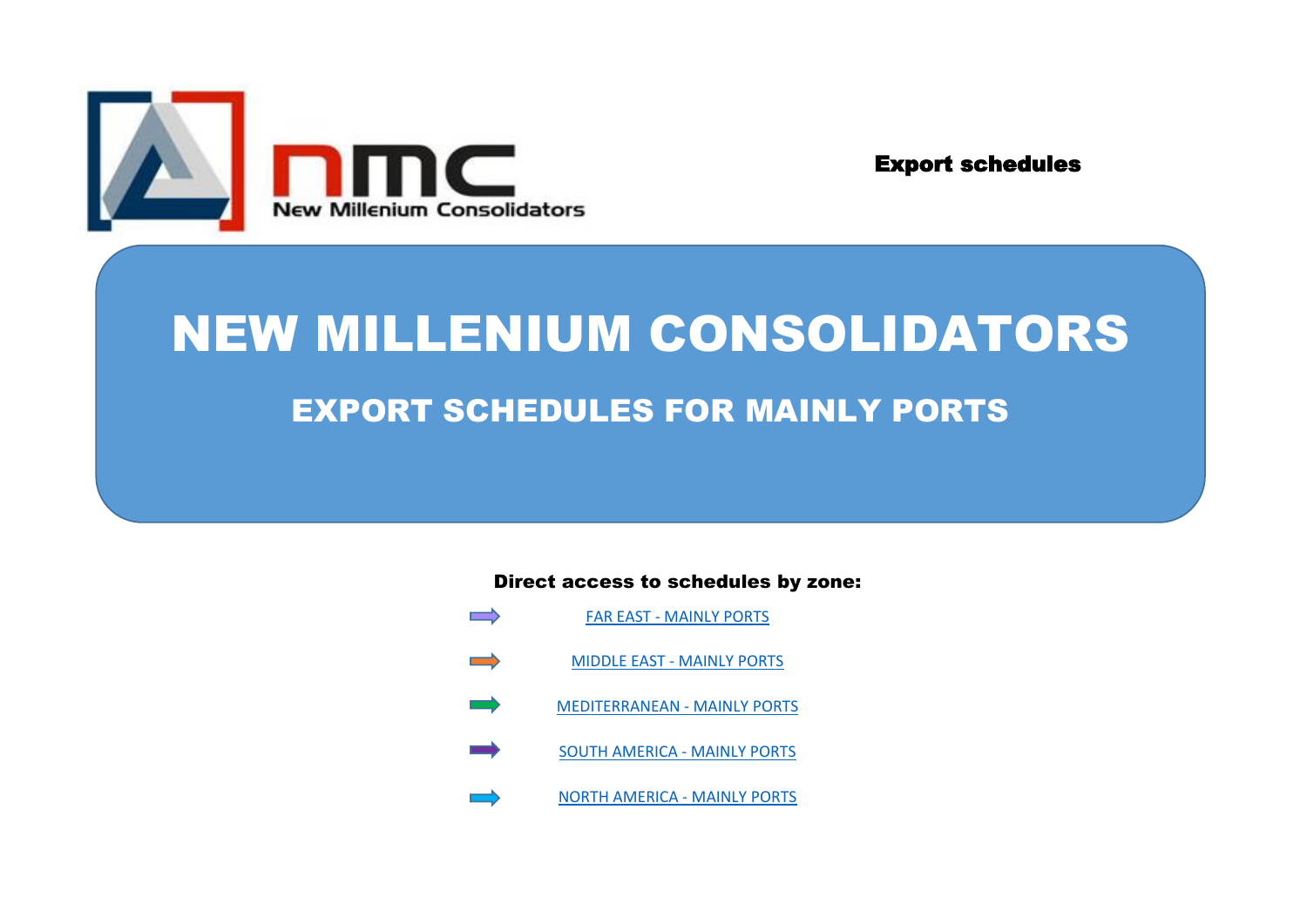# FAR EAST - MAINLY PORTS

| SINGAPORE (SINGAPORE) |             |              |                            |            |            |    |  |
|-----------------------|-------------|--------------|----------------------------|------------|------------|----|--|
| POD                   | CFS CUT OFF | DOC. CUT OFF | <b>VESSEL NAME</b>         | <b>ETD</b> | <b>ETA</b> |    |  |
| SINGAPORE             | 14/06/2022  | 17/06/2022   | LINAH 022E                 | 21/06/2022 | 05/08/2022 | 45 |  |
| SINGAPORE             | 22/06/2022  | 25/06/2022   | OOCL FRANCE 047E           | 29/06/2022 | 29/07/2022 | 31 |  |
| SINGAPORE             | 30/06/2022  | 03/07/2022   | CMA CGM SCANDOLA OMECCE1MA | 07/07/2022 | 06/08/2022 | 31 |  |
| SINGAPORE             | 01/07/2022  | 04/07/2022   | CMA CGM BALI OMECEE1MA     | 08/07/2022 | 20/08/2022 | 32 |  |

|                  | <b>CHINA (HONG KONG)</b> |              |                     |            |            |    |  |  |  |
|------------------|--------------------------|--------------|---------------------|------------|------------|----|--|--|--|
| POD              | <b>CFS CUT OFF</b>       | DOC. CUT OFF | <b>VESSEL NAME</b>  | <b>ETD</b> | <b>ETA</b> | П  |  |  |  |
| <b>HONG KONG</b> | 14/06/2022               | 16/06/2022   | SALAHUDDIN 021E     | 19/06/2022 | 27/07/2022 | 38 |  |  |  |
| <b>HONG KONG</b> | 20/06/2022               | 22/06/2022   | AFIF 021E           | 25/06/2022 | 02/08/2022 | 38 |  |  |  |
| <b>HONG KONG</b> | 28/06/2022               | 30/06/2022   | AL MURABBA 021E     | 03/07/2022 | 10/08/2022 | 38 |  |  |  |
| <b>HONG KONG</b> | 09/07/2022               | 11/07/2022   | ZEPHYR LUMOS 006E   | 14/07/2022 | 21/08/2022 | 38 |  |  |  |
| <b>HONG KONG</b> | 05/07/2022               | 07/07/2022   | ONE MANCHESTER 032E | 10/07/2022 | 17/08/2022 | 38 |  |  |  |
| <b>HONG KONG</b> | 12/07/2022               | 14/07/2022   | ONE MILLAU 034E     | 17/07/2022 | 24/08/2022 | 38 |  |  |  |
| <b>HONG KONG</b> | 31/07/2022               | 02/08/2022   | AL NASRIYAH 022E    | 05/08/2022 | 12/09/2022 | 38 |  |  |  |
| <b>HONG KONG</b> | 11/08/2022               | 13/08/2022   | ZENITH LUMOS 008E   | 16/08/2022 | 23/09/2022 | 38 |  |  |  |
| <b>HONG KONG</b> | 16/08/2022               | 18/08/2022   | AL JASRAH 023E      | 21/08/2022 | 28/09/2022 | 38 |  |  |  |
| <b>HONG KONG</b> | 23/08/2022               | 25/08/2022   | ONE MILLAU 034E     | 28/08/2022 | 05/10/2022 | 38 |  |  |  |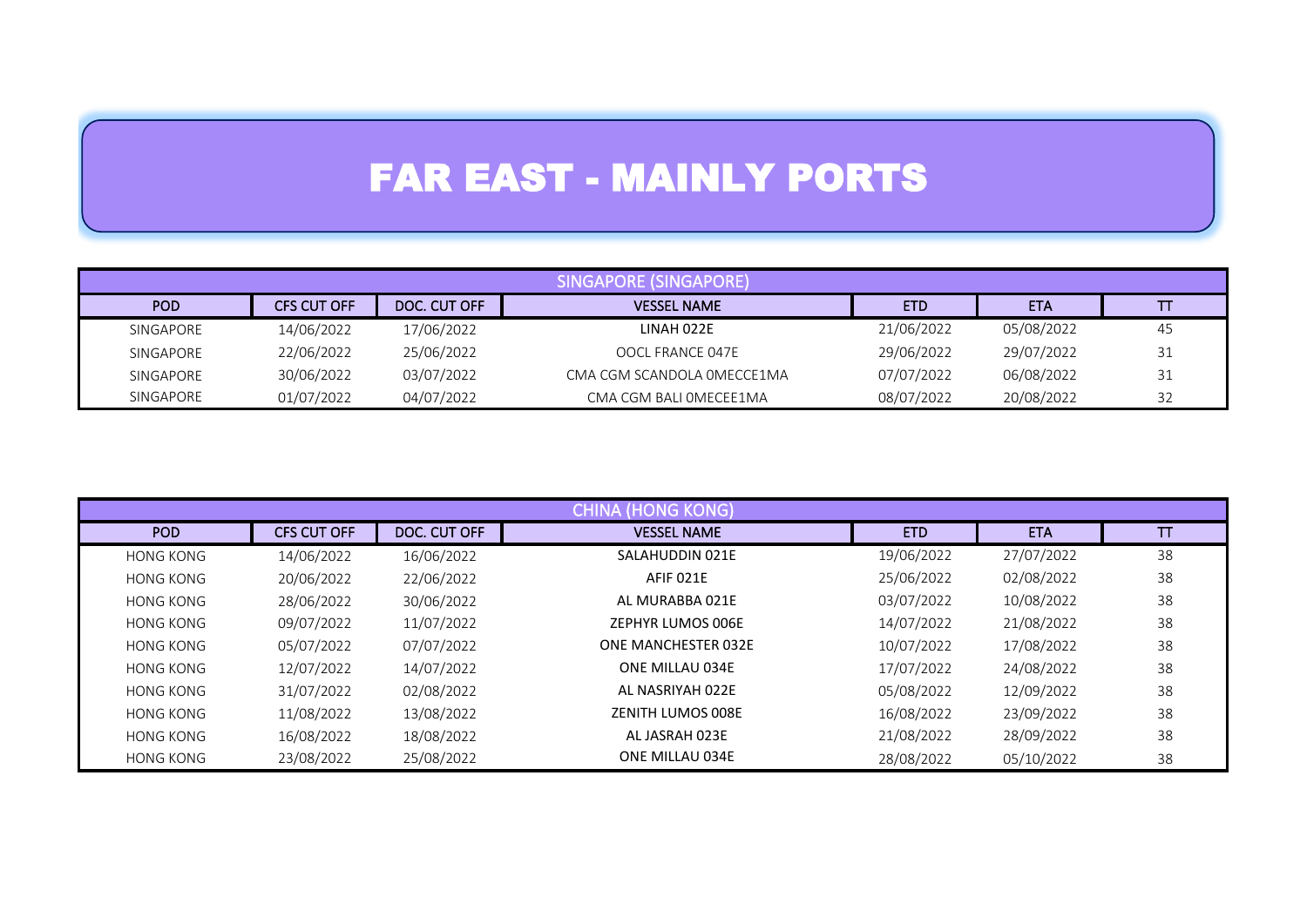| <b>CHINA (SHANGHAI)</b> |                    |              |                               |            |            |    |  |  |
|-------------------------|--------------------|--------------|-------------------------------|------------|------------|----|--|--|
| <b>POD</b>              | <b>CFS CUT OFF</b> | DOC. CUT OFF | <b>VESSEL NAME</b>            | <b>ETD</b> | <b>ETA</b> | TT |  |  |
| <b>HONG KONG</b>        | 12/06/2022         | 15/06/2022   | SALAHUDDIN 021E               | 19/06/2022 | 29/07/2022 | 40 |  |  |
| <b>HONG KONG</b>        | 18/06/2022         | 21/06/2022   | AFIF 021E                     | 25/06/2022 | 04/08/2022 | 40 |  |  |
| <b>HONG KONG</b>        | 21/06/2022         | 24/06/2022   | MILANO BRIDGE 019E            | 28/06/2022 | 07/08/2022 | 40 |  |  |
| <b>HONG KONG</b>        | 26/06/2022         | 29/06/2022   | AL MURABBA 021E               | 03/07/2022 | 12/08/2022 | 40 |  |  |
| <b>HONG KONG</b>        | 28/06/2022         | 01/07/2022   | <b>UNAYZAH EXPRESS 025E</b>   | 05/07/2022 | 14/08/2022 | 40 |  |  |
| <b>HONG KONG</b>        | 06/07/2022         | 09/07/2022   | <b>ONE MANCHESTER 032E</b>    | 13/07/2022 | 22/08/2022 | 40 |  |  |
| <b>HONG KONG</b>        | 07/07/2022         | 10/07/2022   | <b>ZEPHYR LUMOS 006E</b>      | 14/07/2022 | 23/08/2022 | 40 |  |  |
| <b>HONG KONG</b>        | 12/07/2022         | 15/07/2022   | ONE MILLAU 034E               | 19/07/2022 | 28/08/2022 | 40 |  |  |
| <b>HONG KONG</b>        | 17/07/2022         | 20/07/2022   | AL NASRIYAH 022E              | 24/07/2022 | 02/09/2022 | 40 |  |  |
| <b>HONG KONG</b>        | 23/07/2022         | 26/07/2022   | <b>PARIS EXPRESS 023E</b>     | 30/07/2022 | 08/09/2022 | 40 |  |  |
| <b>HONG KONG</b>        | 26/07/2022         | 29/07/2022   | ZENITH LUMOS 008E             | 02/08/2022 | 11/09/2022 | 40 |  |  |
| <b>HONG KONG</b>        | 30/07/2022         | 02/08/2022   | AL QIBLA EXPRESS 025E         | 06/08/2022 | 15/09/2022 | 40 |  |  |
| <b>HONG KONG</b>        | 02/08/2022         | 05/08/2022   | AL JASRAH 023E                | 09/08/2022 | 18/09/2022 | 40 |  |  |
| <b>HONG KONG</b>        | 06/08/2022         | 09/08/2022   | ONE MACKINAC 032E             | 13/08/2022 | 22/09/2022 | 40 |  |  |
| <b>HONG KONG</b>        | 09/08/2022         | 12/08/2022   | ZEUS LUMOS 006E               | 16/08/2022 | 25/09/2022 | 40 |  |  |
| <b>HONG KONG</b>        | 13/08/2022         | 16/08/2022   | <b>HONG KONG EXPRESS 039E</b> | 20/08/2022 | 29/09/2022 | 40 |  |  |
| <b>HONG KONG</b>        | 16/08/2022         | 19/08/2022   | AL DHAIL 023E                 | 23/08/2022 | 02/10/2022 | 40 |  |  |
| <b>HONG KONG</b>        | 23/08/2022         | 26/08/2022   | AL MASHRAB 022E               | 30/08/2022 | 09/10/2022 | 40 |  |  |
| <b>HONG KONG</b>        | 23/08/2022         | 26/08/2022   | ALULA EXPRESS 026E            | 30/08/2022 | 09/10/2022 | 40 |  |  |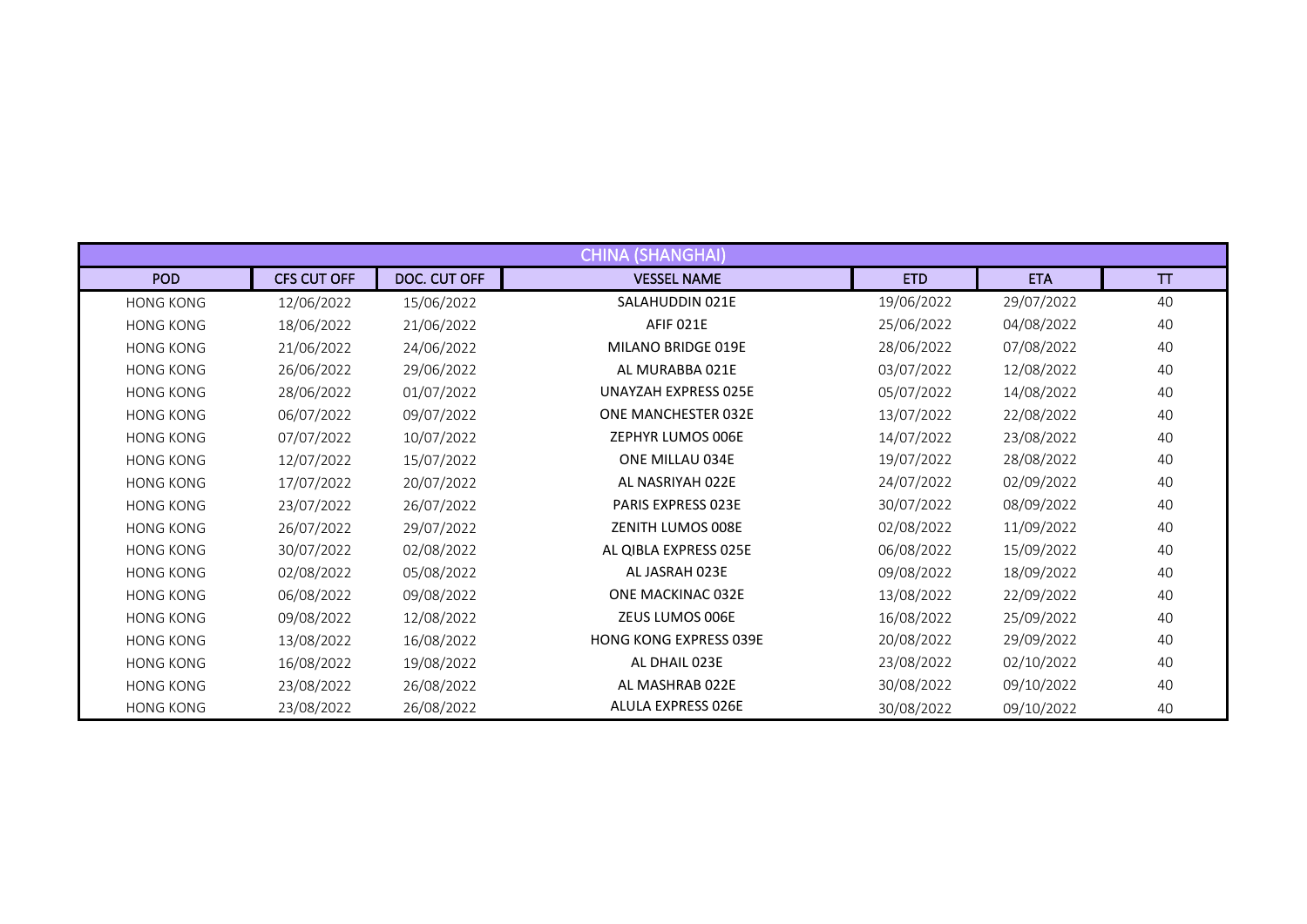### MIDDLE EAST - MAINLY PORTS

| <b>INDIA (CHENNAI)</b> |                    |              |                               |            |            |    |  |
|------------------------|--------------------|--------------|-------------------------------|------------|------------|----|--|
| <b>POD</b>             | <b>CFS CUT OFF</b> | DOC. CUT OFF | <b>VESSEL NAME</b>            | <b>ETD</b> | <b>ETA</b> | TT |  |
| CHENNAI                | 16/06/2022         | 18/06/2022   | AL RIFFA 020E                 | 21/06/2022 | 26/07/2022 | 35 |  |
| CHENNAI                | 20/06/2022         | 22/06/2022   | AFIF 021E                     | 25/06/2022 | 23/07/2022 | 28 |  |
| CHENNAI                | 23/06/2022         | 25/06/2022   | MILANO BRIDGE 019E            | 28/06/2022 | 02/08/2022 | 35 |  |
| <b>CHENNAI</b>         | 30/06/2022         | 02/07/2022   | UNAYZAH EXPRESS 025E          | 05/07/2022 | 09/08/2022 | 35 |  |
| <b>CHENNAI</b>         | 09/07/2022         | 11/07/2022   | ZEPHYR LUMOS 006E             | 14/07/2022 | 09/08/2022 | 26 |  |
| <b>CHENNAI</b>         | 13/07/2022         | 15/07/2022   | ONE MILLAU 034E               | 18/07/2022 | 23/08/2022 | 36 |  |
| <b>CHENNAI</b>         | 19/07/2022         | 21/07/2022   | AL NASRIYAH 022E              | 24/07/2022 | 16/08/2022 | 23 |  |
| <b>CHENNAI</b>         | 25/07/2022         | 27/07/2022   | PARIS EXPRESS 023E            | 30/07/2022 | 06/09/2022 | 38 |  |
| CHENNAI                | 28/07/2022         | 30/07/2022   | ZENITH LUMOS 008E             | 02/08/2022 | 30/08/2022 | 28 |  |
| CHENNAI                | 01/08/2022         | 03/08/2022   | AL QIBLA EXPRESS 025E         | 06/08/2022 | 13/09/2022 | 38 |  |
| <b>CHENNAI</b>         | 04/08/2022         | 06/08/2022   | AL JASRAH 023E                | 09/08/2022 | 06/09/2022 | 28 |  |
| <b>CHENNAI</b>         | 08/08/2022         | 10/08/2022   | ONE MACKINAC 032E             | 13/08/2022 | 20/09/2022 | 38 |  |
| <b>CHENNAI</b>         | 11/08/2022         | 13/08/2022   | ZEUS LUMOS 006E               | 16/08/2022 | 13/09/2022 | 28 |  |
| <b>CHENNAI</b>         | 15/08/2022         | 17/08/2022   | <b>HONG KONG EXPRESS 039E</b> | 20/08/2022 | 27/09/2022 | 38 |  |
| <b>CHENNAI</b>         | 18/08/2022         | 20/08/2022   | AL DHAIL 023E                 | 23/08/2022 | 20/09/2022 | 28 |  |
| <b>CHENNAI</b>         | 22/08/2022         | 24/08/2022   | ALULA EXPRESS 026E            | 27/08/2022 | 04/10/2022 | 38 |  |
| CHENNAI                | 25/08/2022         | 27/08/2022   | AL MASHRAB 002E               | 30/08/2022 | 27/09/2022 | 28 |  |
| CHENNAI                | 01/09/2022         | 03/09/2022   | SALAHUDDIN 022E               | 06/09/2022 | 04/10/2022 | 28 |  |
| CHENNAI                | 05/09/2022         | 07/09/2022   | MILANO BRIDGE 020E            | 10/09/2022 | 18/10/2022 | 38 |  |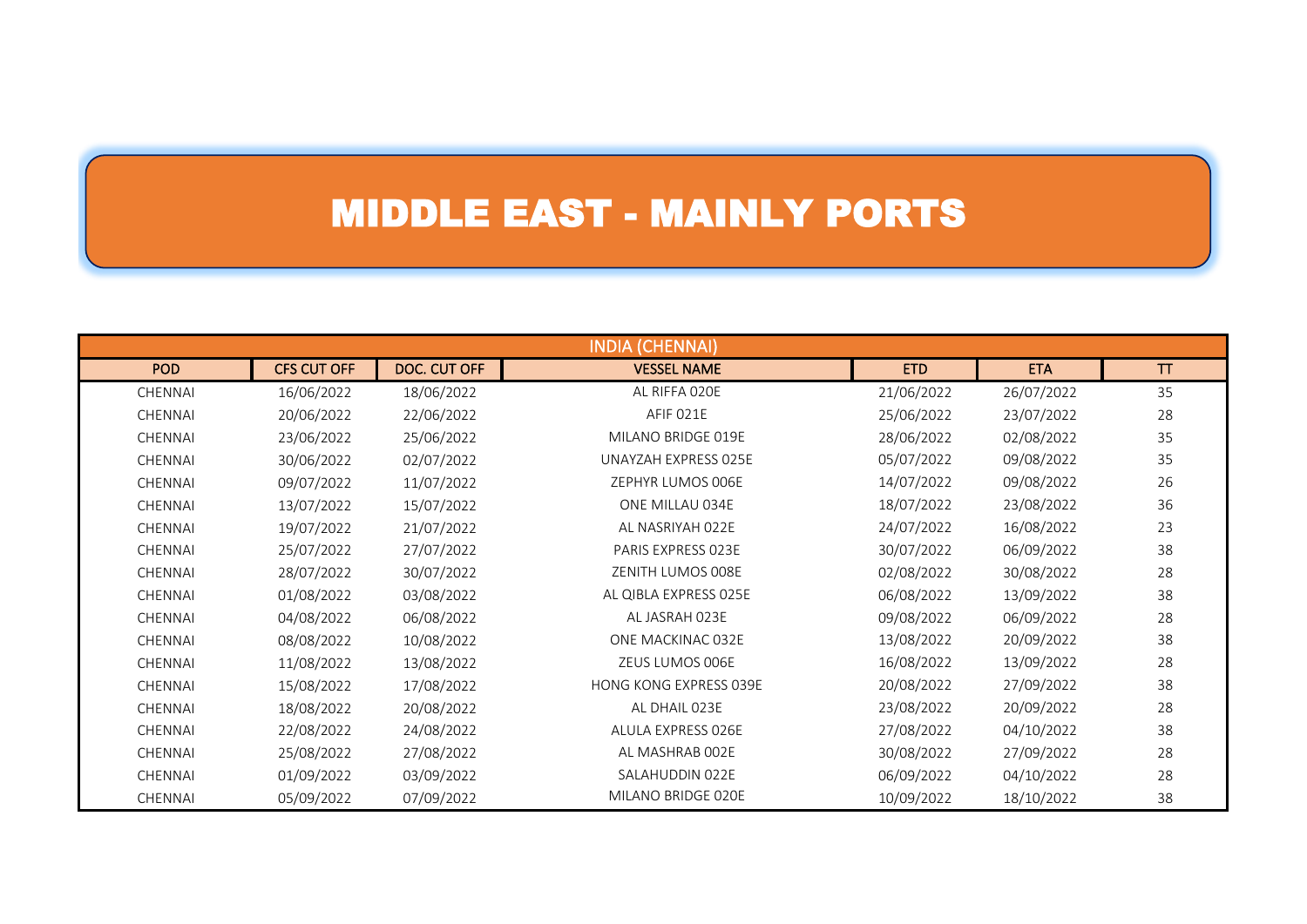| <b>INDIA (NHAVA SHEVA)</b> |                    |              |                               |            |            |           |  |  |
|----------------------------|--------------------|--------------|-------------------------------|------------|------------|-----------|--|--|
| POD                        | <b>CFS CUT OFF</b> | DOC. CUT OFF | <b>VESSEL NAME</b>            | <b>ETD</b> | <b>ETA</b> | <b>TT</b> |  |  |
| NHAVA SHEVA                | 24/06/2022         | 24/06/2022   | <b>BALTIC BRIDGE</b>          | 26/06/2022 | 16/07/2022 | 20        |  |  |
| NHAVA SHEVA                | 26/06/2022         | 26/06/2022   | MILANO BRIDGE 019E            | 28/06/2022 | 24/07/2022 | 31        |  |  |
| NHAVA SHEVA                | 03/07/2022         | 03/07/2022   | UNAYZAH EXPRESS 025E          | 05/07/2022 | 04/08/2022 | 35        |  |  |
| NHAVA SHEVA                | 11/07/2022         | 11/07/2022   | ONE MANCHESTER 032E           | 13/07/2022 | 14/08/2022 | 38        |  |  |
| NHAVA SHEVA                | 17/07/2022         | 17/07/2022   | ONE MILLAU 034E               | 19/07/2022 | 21/08/2022 | 38        |  |  |
| NHAVA SHEVA                | 28/07/2022         | 28/07/2022   | <b>PARIS EXPRESS 023F</b>     | 30/07/2022 | 28/08/2022 | 33        |  |  |
| NHAVA SHEVA                | 04/08/2022         | 04/08/2022   | AL QIBLA EXPRESS 025E         | 06/08/2022 | 04/09/2022 | 33        |  |  |
| NHAVA SHEVA                | 11/08/2022         | 11/08/2022   | ONE MACKINAC 032E             | 13/08/2022 | 14/09/2022 | 36        |  |  |
| NHAVA SHEVA                | 18/08/2022         | 18/08/2022   | <b>HONG KONG EXPRESS 039E</b> | 20/08/2022 | 18/09/2022 | 33        |  |  |
| NHAVA SHEVA                | 28/08/2022         | 28/08/2022   | ALULA EXPRESS 026E            | 30/08/2022 | 02/10/2022 | 37        |  |  |

| <b>SRI LANKA (COLOMBO)</b> |                    |              |                               |            |            |    |  |
|----------------------------|--------------------|--------------|-------------------------------|------------|------------|----|--|
| POD                        | <b>CFS CUT OFF</b> | DOC. CUT OFF | <b>VESSEL NAME</b>            | <b>ETD</b> | <b>ETA</b> | TТ |  |
| COLOMBO                    | 18/06/2022         | 18/06/2022   | AL RIFFA 020E                 | 21/06/2022 | 25/07/2022 | 39 |  |
| COLOMBO                    | 25/06/2022         | 25/06/2022   | MILANO BRIDGE 019E            | 28/06/2022 | 25/07/2022 | 32 |  |
| COLOMBO                    | 02/07/2022         | 02/07/2022   | UNAYZAH EXPRESS 025E          | 05/07/2022 | 07/08/2022 | 38 |  |
| COLOMBO                    | 10/07/2022         | 10/07/2022   | ONE MANCHESTER 032E           | 13/07/2022 | 11/08/2022 | 35 |  |
| COLOMBO                    | 16/07/2022         | 16/07/2022   | ONE MILLAU 034E               | 19/07/2022 | 18/08/2022 | 35 |  |
| COLOMBO                    | 27/07/2022         | 27/07/2022   | PARIS EXPRESS 023E            | 30/07/2022 | 29/08/2022 | 34 |  |
| COLOMBO                    | 03/08/2022         | 03/08/2022   | AL QIBLA EXPRESS 025E         | 06/08/2022 | 05/09/2022 | 34 |  |
| COLOMBO                    | 10/08/2022         | 10/08/2022   | ONE MACKINAC 032E             | 13/08/2022 | 12/09/2022 | 34 |  |
| COLOMBO                    | 17/08/2022         | 17/08/2022   | <b>HONG KONG EXPRESS 039E</b> | 20/08/2022 | 19/09/2022 | 34 |  |
| COLOMBO                    | 27/08/2022         | 27/08/2022   | ALULA EXPRESS 026E            | 30/08/2022 | 26/09/2022 | 31 |  |
| COLOMBO                    | 07/09/2022         | 07/09/2022   | MILANO BRIDGE 020E            | 10/09/2022 | 09/10/2022 | 33 |  |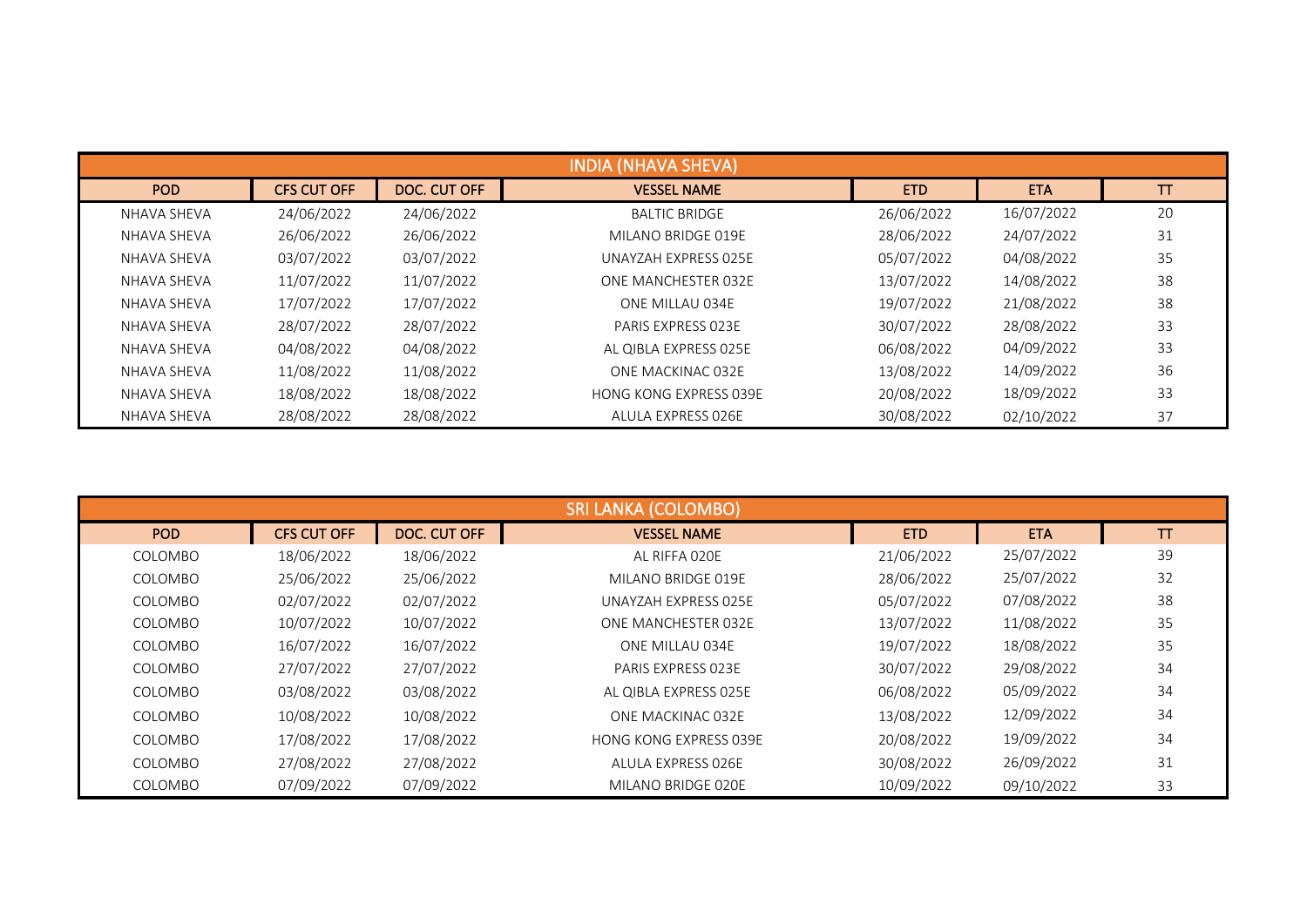|                  |                    |              | UNITED ARAB EMIRATES (JEBEL ALI) |            |            |    |
|------------------|--------------------|--------------|----------------------------------|------------|------------|----|
| <b>POD</b>       | <b>CFS CUT OFF</b> | DOC. CUT OFF | <b>VESSEL NAME</b>               | <b>ETD</b> | <b>ETA</b> | T  |
| <b>JEBEL ALI</b> | 18/06/2022         | 18/06/2022   | AL RIFFA 020E                    | 21/06/2022 | 17/07/2022 | 31 |
| <b>JEBEL ALI</b> | 25/06/2022         | 25/06/2022   | MILANO BRIDGE 019E               | 28/06/2022 | 24/07/2022 | 31 |
| <b>JEBEL ALI</b> | 02/07/2022         | 02/07/2022   | UNAYZAH EXPRESS 025E             | 05/07/2022 | 31/07/2022 | 31 |
| <b>JEBEL ALI</b> | 10/07/2022         | 10/07/2022   | ONE MANCHESTER 032E              | 13/07/2022 | 14/08/2022 | 38 |
| <b>JEBEL ALI</b> | 16/07/2022         | 16/07/2022   | ONE MILLAU 034E                  | 19/07/2022 | 21/08/2022 | 38 |
| <b>JEBEL ALI</b> | 27/07/2022         | 27/07/2022   | PARIS EXPRESS 023E               | 30/07/2022 | 28/08/2022 | 33 |
| <b>JEBEL ALI</b> | 03/08/2022         | 03/08/2022   | AL QIBLA EXPRESS 025E            | 06/08/2022 | 04/09/2022 | 33 |
| <b>JEBEL ALI</b> | 10/08/2022         | 10/08/2022   | ONE MACKINAC 032E                | 13/08/2022 | 11/09/2022 | 33 |
| <b>JEBEL ALI</b> | 17/08/2022         | 17/08/2022   | <b>HONG KONG EXPRESS 039E</b>    | 20/08/2022 | 18/09/2022 | 33 |
| <b>JEBEL ALI</b> | 27/08/2022         | 27/08/2022   | ALULA EXPRESS 026E               | 30/08/2022 | 02/10/2022 | 37 |
| <b>JEBEL ALI</b> | 07/09/2022         | 07/09/2022   | MILANO BRIDGE 020E               | 10/09/2022 | 09/10/2022 | 38 |

|              | TURQUÍA (IZMIR)    |              |                             |            |            |    |  |  |  |
|--------------|--------------------|--------------|-----------------------------|------------|------------|----|--|--|--|
| POD          | <b>CFS CUT OFF</b> | DOC. CUT OFF | <b>VESSEL NAME</b>          | <b>ETD</b> | <b>ETA</b> | TT |  |  |  |
| <b>IZMIR</b> | 30/03/2022         | 31/03/2022   | RACHEL BORCHARD             | 02/04/2022 | 17/04/2022 | 15 |  |  |  |
| <b>IZMIR</b> | 23/06/2022         | 24/06/2022   | YM EVOLUTION 068S           | 26/06/2022 | 12/07/2022 | 16 |  |  |  |
| <b>IZMIR</b> | 30/06/2022         | 01/07/2022   | OOCL KOBE 012S              | 03/07/2022 | 19/07/2022 | 16 |  |  |  |
| <b>IZMIR</b> | 07/07/2022         | 08/07/2022   | <b>DELPHIS BOTHNIA 116S</b> | 10/07/2022 | 26/07/2022 | 16 |  |  |  |
| <b>IZMIR</b> | 14/07/2022         | 15/07/2022   | NAVIOS VERMILION 045S       | 17/07/2022 | 02/08/2022 | 16 |  |  |  |
| <b>IZMIR</b> | 21/07/2022         | 22/07/2022   | <b>CSCL BRISBANE 201S</b>   | 24/07/2022 | 09/08/2022 | 16 |  |  |  |
| <b>IZMIR</b> | 28/07/2022         | 29/07/2022   | YM EVOLUTION 069S           | 31/07/2022 | 16/08/2022 | 16 |  |  |  |
| <b>IZMIR</b> | 04/08/2022         | 05/08/2022   | OOCL KOBE 013S              | 07/08/2022 | 23/08/2022 | 16 |  |  |  |
| <b>IZMIR</b> | 11/08/2022         | 12/08/2022   | AS CONSTANTINA 073S         | 14/08/2022 | 30/08/2022 | 16 |  |  |  |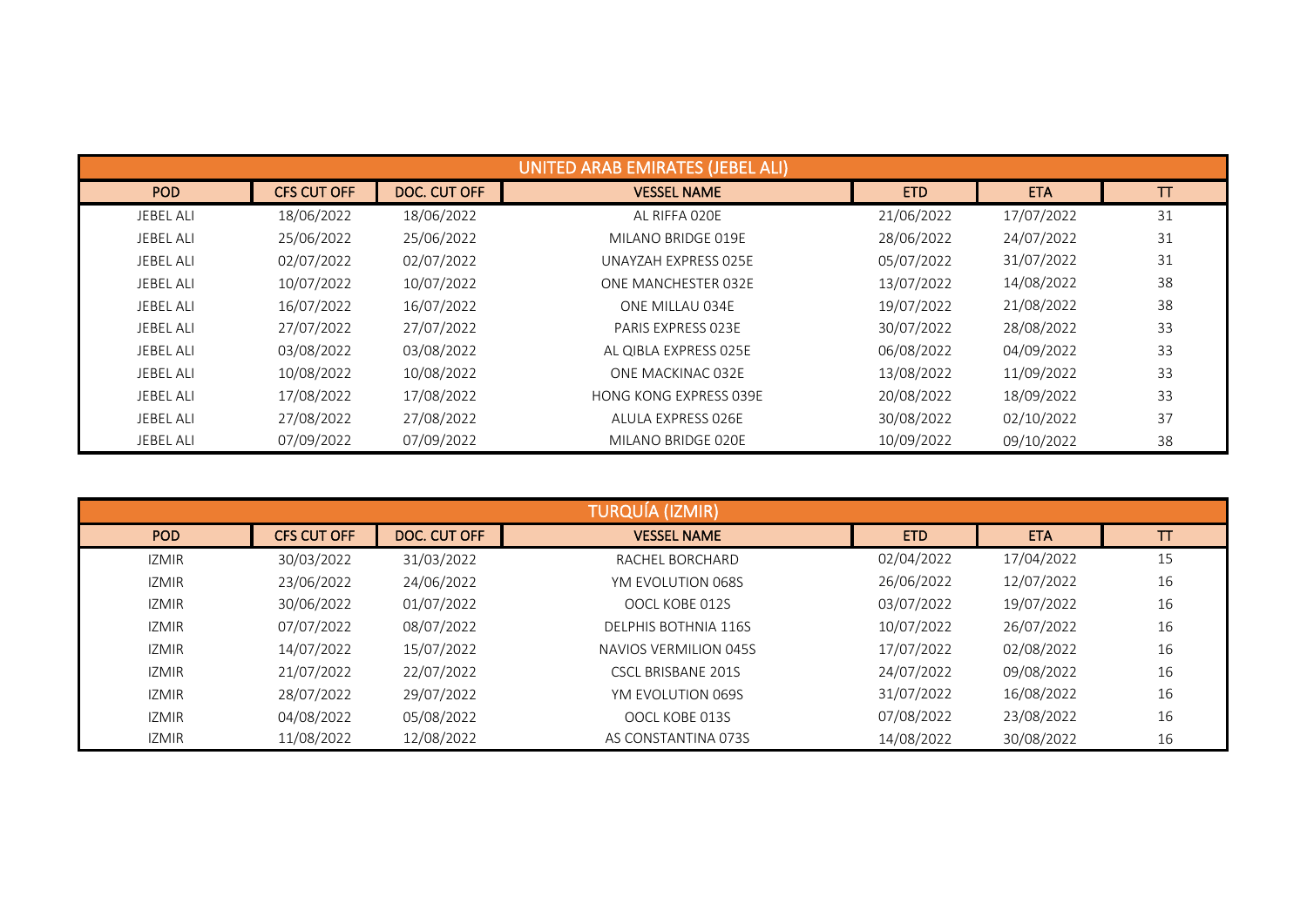## MEDITERRANEAN - MAINLY PORTS

|            |                    |              | <b>MARRUECOS (CASABLANCA)</b> |            |            |                |
|------------|--------------------|--------------|-------------------------------|------------|------------|----------------|
| POD        | <b>CFS CUT OFF</b> | DOC. CUT OFF | <b>VESSEL NAME</b>            | <b>ETD</b> | <b>ETA</b> | TT             |
| CASABLANCA | 20/06/2022         | 20/06/2022   | MSC FLOSTA III                | 22/06/2022 | 26/06/2022 | 4              |
| CASABLANCA | 29/06/2022         | 29/06/2022   | <b>MSC MARTINA</b>            | 01/07/2022 | 05/07/2022 | $\overline{4}$ |
| CASABLANCA | 02/07/2022         | 02/07/2022   | MSC FLOSTA III                | 04/07/2022 | 08/07/2022 | $\overline{4}$ |
| CASABLANCA | 12/07/2022         | 12/07/2022   | <b>MSC MARTINA</b>            | 14/07/2022 | 18/07/2022 | 4              |
| CASABLANCA | 15/07/2022         | 15/07/2022   | MSC FLOSTA III                | 17/07/2022 | 21/07/2022 | 4              |
| CASABLANCA | 26/07/2022         | 26/07/2022   | MSC MARTINA                   | 28/07/2022 | 01/08/2022 | 4              |
| CASABLANCA | 29/07/2022         | 29/07/2022   | MSC FLOSTA III                | 31/07/2022 | 04/08/2022 | 4              |
| CASABLANCA | 09/08/2022         | 09/08/2022   | <b>MSC MARTINA</b>            | 11/08/2022 | 15/08/2022 | 4              |

| (TUNIS)<br><b>TUNEZ</b> |                    |              |                    |            |            |  |  |
|-------------------------|--------------------|--------------|--------------------|------------|------------|--|--|
| <b>POD</b>              | <b>CFS CUT OFF</b> | DOC. CUT OFF | <b>VESSEL NAME</b> | <b>ETD</b> | <b>ETA</b> |  |  |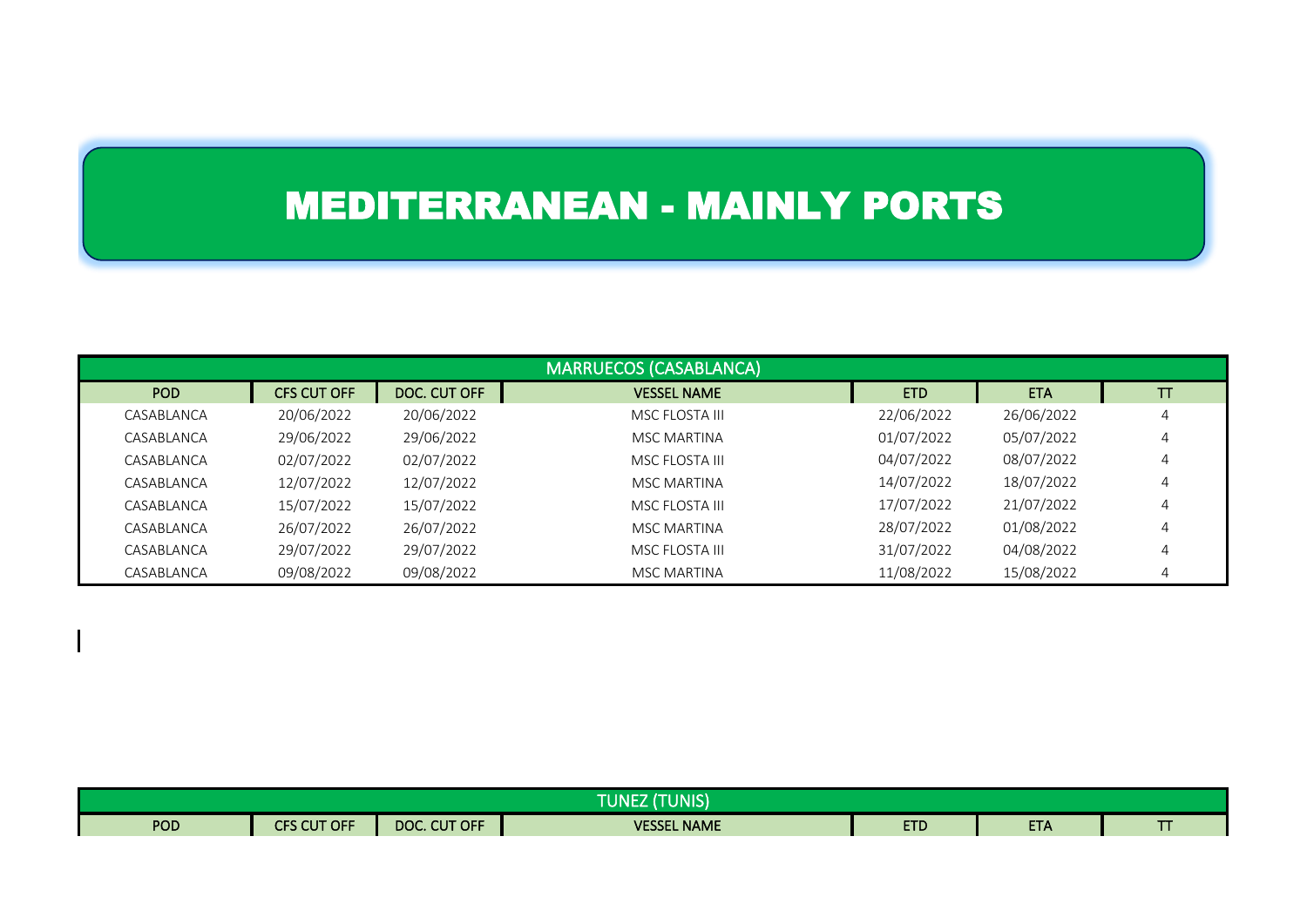| TUNIS        | 27/06/2022 | 27/06/2022 | <b>ELYSSA</b> | 30/06/2022 | 02/07/2022 |  |
|--------------|------------|------------|---------------|------------|------------|--|
| TUNIS        | 04/07/2022 | 04/07/2022 | AMILCAR       | 07/07/2022 | 09/07/2022 |  |
| <b>TUNIS</b> | 11/07/2022 | 11/07/2022 | ELYSSA        | 14/07/2022 | 16/07/2022 |  |
| TUNIS        | 18/07/2022 | 18/07/2022 | AMILCAR       | 21/07/2022 | 23/07/2022 |  |
| TUNIS        | 25/07/2022 | 25/07/2022 | <b>ELYSSA</b> | 28/07/2022 | 30/07/2022 |  |
| <b>TUNIS</b> | 01/08/2022 | 01/08/2022 | AMILCAR       | 04/08/2022 | 06/08/2022 |  |
| TUNIS        | 08/08/2022 | 08/08/2022 | <b>ELYSSA</b> | 11/08/2022 | 13/08/2022 |  |
| TUNIS        | 15/08/2022 | 15/08/2022 | AMILCAR       | 18/08/2022 | 20/08/2022 |  |

|            |                    |              | <b>EGIPTO (ALEXANDRIA)</b> |            |            |    |
|------------|--------------------|--------------|----------------------------|------------|------------|----|
| <b>POD</b> | <b>CFS CUT OFF</b> | DOC. CUT OFF | <b>VESSEL NAME</b>         | <b>ETD</b> | <b>ETA</b> | T  |
| ALEXANDRIA | 20/06/2022         | 20/06/2022   | MSC FLOSTA III             | 22/06/2022 | 04/07/2022 | 11 |
| ALEXANDRIA | 29/06/2022         | 29/06/2022   | <b>MSC MARTINA</b>         | 01/07/2022 | 11/07/2022 | 10 |
| ALEXANDRIA | 02/07/2022         | 02/07/2022   | MSC FLOSTA III             | 04/07/2022 | 18/07/2022 | 14 |
| ALEXANDRIA | 12/07/2022         | 12/07/2022   | <b>MSC MARTINA</b>         | 14/07/2022 | 25/07/2022 | 11 |
| ALEXANDRIA | 15/07/2022         | 15/07/2022   | MSC FLOSTA III             | 17/07/2022 | 01/08/2022 | 15 |
| ALEXANDRIA | 26/07/2022         | 26/07/2022   | MSC MARTINA                | 28/07/2022 | 08/08/2022 | 11 |
| ALEXANDRIA | 29/07/2022         | 29/07/2022   | MSC FLOSTA III             | 31/07/2022 | 15/08/2022 | 15 |
| ALEXANDRIA | 09/08/2022         | 09/08/2022   | MSC MARTINA                | 11/08/2022 | 22/08/2022 | 11 |

#### SOUTH AMERICA - MAINLY PORTS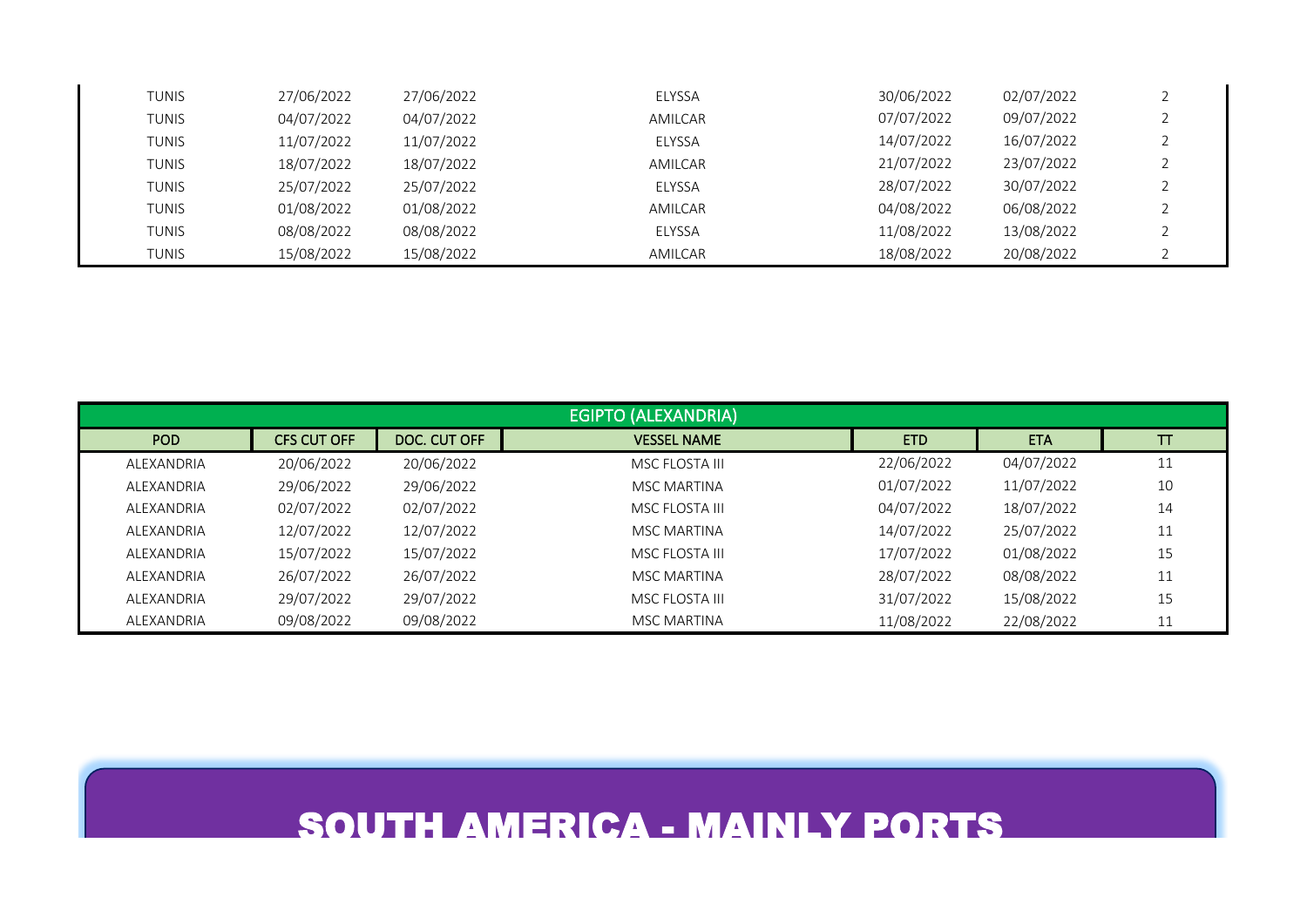

|                |                    |              | <b>GUATEMALA (PUERTO BARRIOS)</b> |            |            |    |
|----------------|--------------------|--------------|-----------------------------------|------------|------------|----|
| POD            | <b>CFS CUT OFF</b> | DOC. CUT OFF | <b>VESSEL NAME</b>                | <b>ETD</b> | <b>ETA</b> |    |
| PUERTO BARRIOS | 22/06/2022         | 22/06/2022   | MSC MICHAELA                      | 25/06/2022 | 28/07/2022 | 33 |
| PUERTO BARRIOS | 29/06/2022         | 29/06/2022   | MSC MAEVA                         | 02/07/2022 | 04/08/2022 | 33 |
| PUERTO BARRIOS | 21/07/2022         | 21/07/2022   | MSC JOANNA                        | 24/07/2022 | 22/08/2022 | 29 |
| PUERTO BARRIOS | 24/07/2022         | 24/07/2022   | <b>MSC RITA</b>                   | 27/07/2022 | 26/08/2022 | 30 |
| PUERTO BARRIOS | 31/07/2022         | 31/07/2022   | <b>MSC AMERICA</b>                | 03/08/2022 | 01/09/2022 | 29 |

|            |                    |              | PANAMÁ (MANZANILLO)     |            |            |    |
|------------|--------------------|--------------|-------------------------|------------|------------|----|
| POD        | <b>CFS CUT OFF</b> | DOC. CUT OFF | <b>VESSEL NAME</b>      | <b>ETD</b> | <b>ETA</b> |    |
| MANZANILLO | 21/06/2022         | 21/06/2022   | EMMA A                  | 24/06/2022 | 11/07/2022 |    |
| MANZANILLO | 28/06/2022         | 28/06/2022   | <b>HAMMONIA BALTICA</b> | 01/07/2022 | 25/07/2022 | 24 |
| MANZANILLO | 12/07/2022         | 12/07/2022   | <b>IRENES REMEDY</b>    | 15/07/2022 | 08/08/2022 | 24 |
| MANZANILLO | 19/07/2022         | 19/07/2022   | AS CARELIA              | 22/07/2022 | 08/08/2022 |    |
| MANZANILLO | 26/07/2022         | 26/07/2022   | <b>BOMAR CALAIS</b>     | 29/07/2022 | 22/08/2022 | 24 |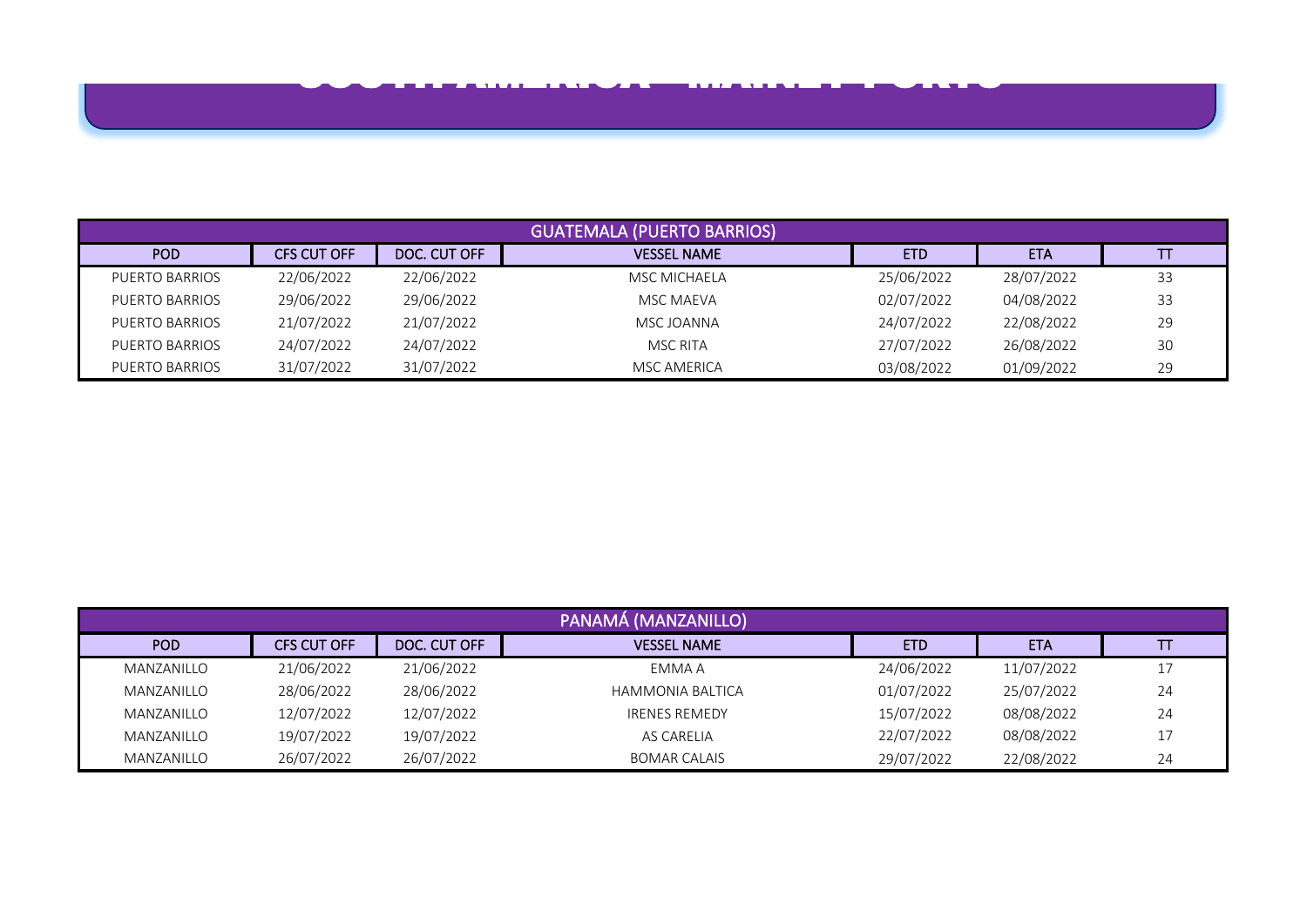|                  |                    |              | <b>ECUADOR (GUAYAQUIL)</b> |            |            |    |
|------------------|--------------------|--------------|----------------------------|------------|------------|----|
| POD              | <b>CFS CUT OFF</b> | DOC. CUT OFF | <b>VESSEL NAME</b>         | <b>ETD</b> | <b>ETA</b> |    |
| <b>GUAYAQUIL</b> | 22/06/2022         | 22/06/2022   | MSC MICHAELA               | 25/06/2022 | 01/08/2022 | 36 |
| <b>GUAYAQUIL</b> | 29/06/2022         | 29/06/2022   | MSC MAEVA                  | 02/07/2022 | 07/08/2022 | 36 |
| <b>GUAYAQUIL</b> | 12/07/2022         | 12/07/2022   | <b>IRENES REMEDY</b>       | 15/07/2022 | 21/08/2022 | 37 |
| <b>GUAYAQUIL</b> | 21/07/2022         | 21/07/2022   | MSC JOANNA                 | 24/07/2022 | 25/08/2022 | 32 |
| <b>GUAYAQUIL</b> | 24/07/2022         | 24/07/2022   | MSC RITA                   | 27/07/2022 | 29/08/2022 | 33 |
| <b>GUAYAQUIL</b> | 31/07/2022         | 31/07/2022   | MSC AMERICA                | 03/08/2022 | 04/09/2022 | 32 |

|               |                    |              | <b>HONDURAS (PUERTO CORTÉS)</b> |            |            |    |
|---------------|--------------------|--------------|---------------------------------|------------|------------|----|
| POD           | <b>CFS CUT OFF</b> | DOC. CUT OFF | <b>VESSEL NAME</b>              | <b>ETD</b> | <b>ETA</b> |    |
| PUERTO CORTÉS | 22/06/2022         | 22/06/2022   | <b>MSC MICHAELA</b>             | 25/06/2022 | 27/07/2022 | 32 |
| PUERTO CORTÉS | 29/06/2022         | 29/06/2022   | MSC MAEVA                       | 02/07/2022 | 03/08/2022 | 32 |
| PUERTO CORTÉS | 12/07/2022         | 12/07/2022   | <b>IRENES REMEDY</b>            | 15/07/2022 | 04/08/2022 | 20 |
| PUERTO CORTÉS | 21/07/2022         | 21/07/2022   | MSC JOANNA                      | 24/07/2022 | 21/08/2022 | 28 |
| PUERTO CORTÉS | 24/07/2022         | 24/07/2022   | <b>MSC RITA</b>                 | 27/07/2022 | 25/08/2022 | 29 |
| PUERTO CORTÉS | 31/07/2022         | 31/07/2022   | MSC AMERICA                     | 03/08/2022 | 31/08/2022 | 28 |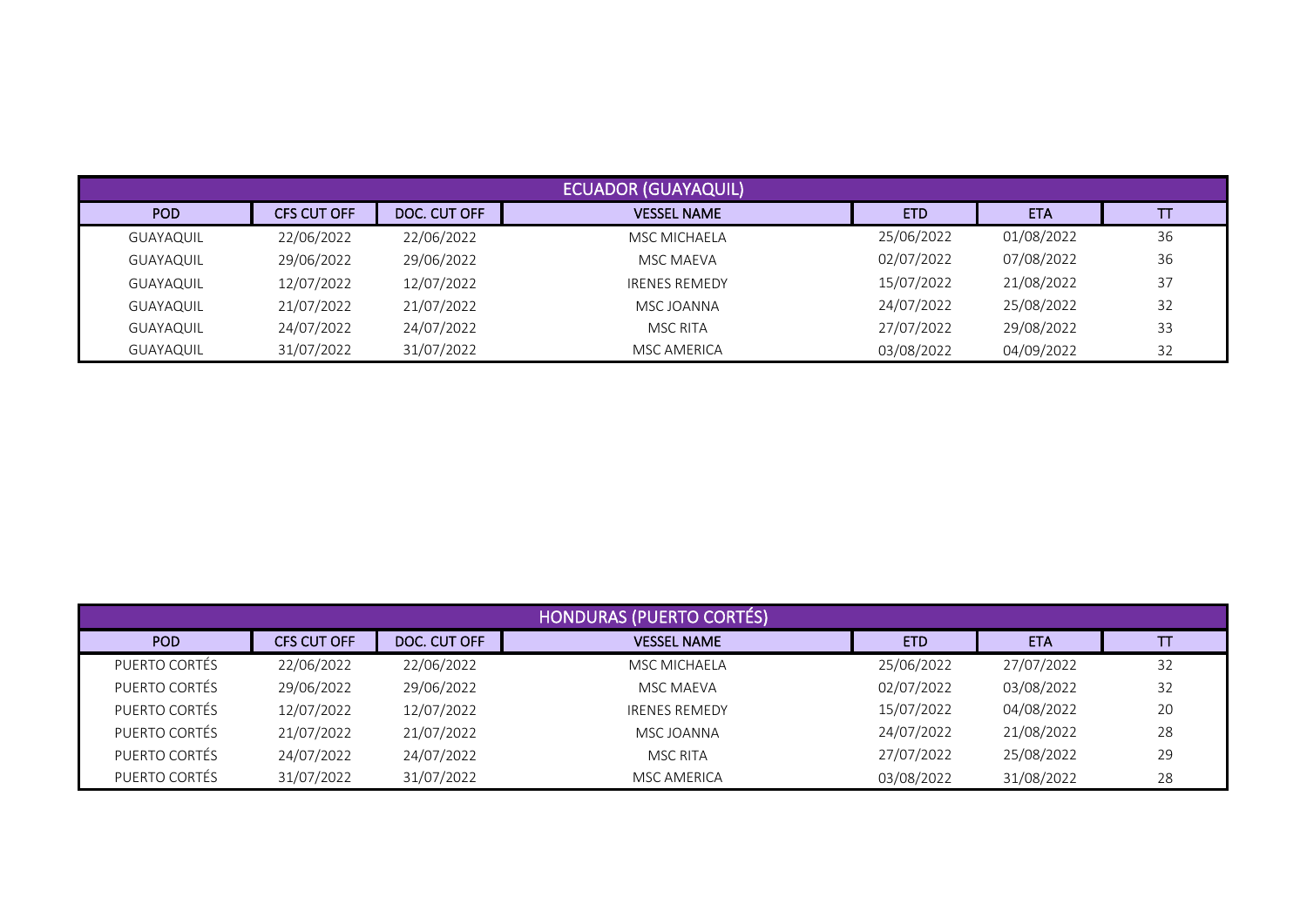|           |             |              | <b>COLOMBIA (CARTAGENA)</b> |            |            |    |
|-----------|-------------|--------------|-----------------------------|------------|------------|----|
| POD       | CFS CUT OFF | DOC. CUT OFF | <b>VESSEL NAME</b>          | <b>ETD</b> | <b>ETA</b> | TΤ |
| CARTAGENA | 22/06/2022  | 22/06/2022   | MSC MICHAELA                | 25/06/2022 | 25/07/2022 | 30 |
| CARTAGENA | 29/06/2022  | 29/06/2022   | MSC MAEVA                   | 02/07/2022 | 01/08/2022 | 30 |
| CARTAGENA | 12/07/2022  | 12/07/2022   | <b>IRENES REMEDY</b>        | 15/07/2022 | 28/07/2022 | 13 |
| CARTAGENA | 21/07/2022  | 21/07/2022   | MSC JOANNA                  | 24/07/2022 | 19/08/2022 | 27 |
| CARTAGENA | 24/07/2022  | 24/07/2022   | <b>MSC RITA</b>             | 27/07/2022 | 22/08/2022 | 25 |
| CARTAGENA | 31/07/2022  | 31/07/2022   | AMERICA                     | 03/08/2022 | 29/08/2022 | 26 |

|                     |             |              | <b>ARGENTINA (BUENOS AIRES)</b> |            |            |    |
|---------------------|-------------|--------------|---------------------------------|------------|------------|----|
| POD                 | CFS CUT OFF | DOC. CUT OFF | <b>VESSEL NAME</b>              | <b>ETD</b> | <b>ETA</b> |    |
| <b>BUENOS AIRES</b> | 22/06/2022  | 22/06/2022   | MSC MICHAELA                    | 25/06/2022 | 20/07/2022 | 25 |
| <b>BUENOS AIRES</b> | 29/06/2022  | 29/06/2022   | <b>MSC MAEVA</b>                | 02/07/2022 | 01/08/2022 | 32 |
| <b>BUENOS AIRES</b> | 21/07/2022  | 21/07/2022   | MSC JOANNA                      | 24/07/2022 | 19/08/2022 | 26 |
| <b>BUENOS AIRES</b> | 24/07/2022  | 24/07/2022   | MSC RITA                        | 27/07/2022 | 22/08/2022 | 26 |
| <b>BUENOS AIRES</b> | 31/07/2022  | 31/07/2022   | <b>MSC AMERICA</b>              | 03/08/2022 | 29/08/2022 | 26 |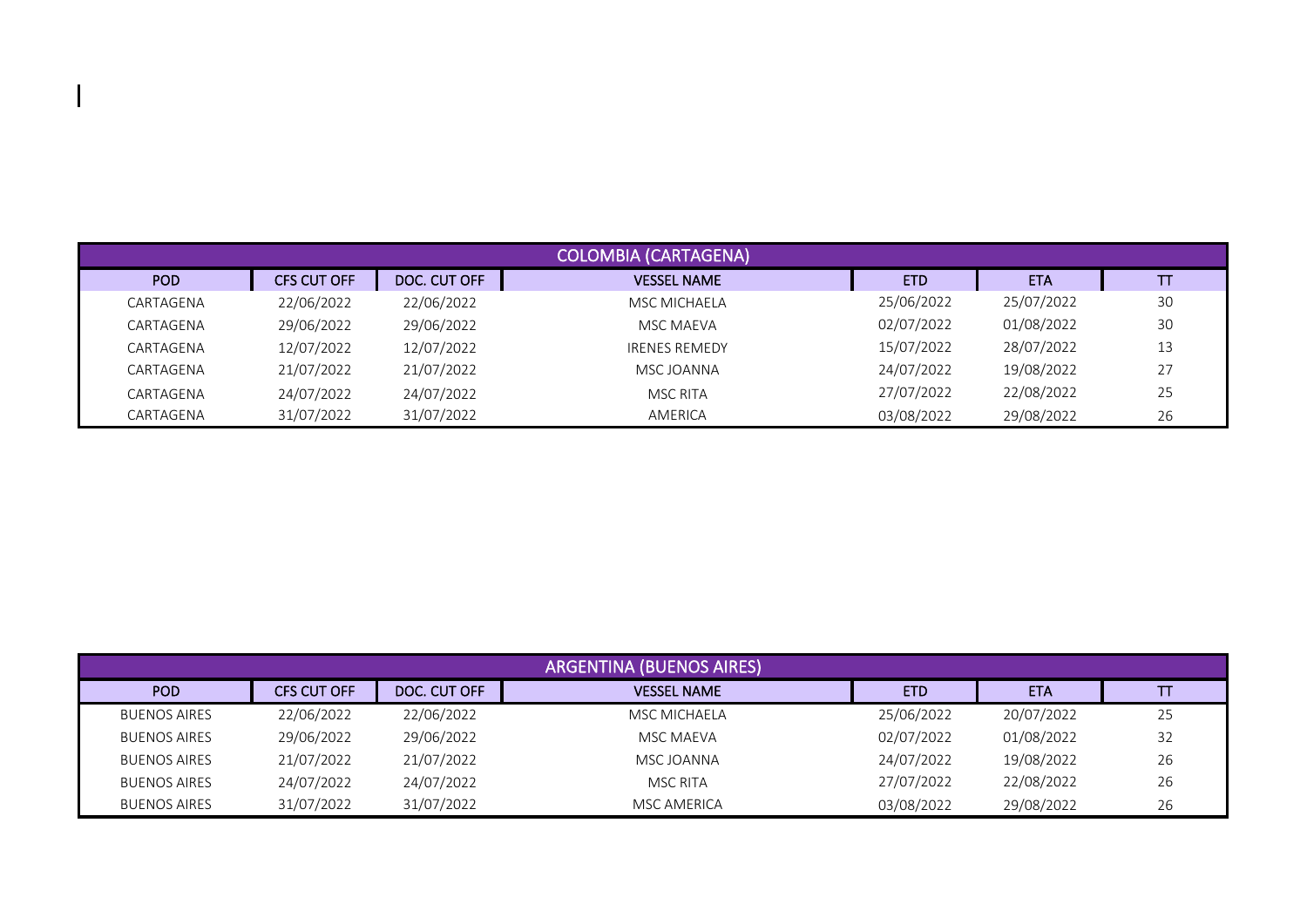|          |                    |              | <b>MEXICO (VERACRUZ)</b> |            |            |          |
|----------|--------------------|--------------|--------------------------|------------|------------|----------|
| POD      | <b>CFS CUT OFF</b> | DOC. CUT OFF | <b>VESSEL NAME</b>       | <b>ETD</b> | <b>ETA</b> | ΤΤ       |
| VERACRUZ | 25/06/2022         | 25/06/2022   | <b>SEAMAX DARIEN</b>     | 28/06/2022 | 16/07/2022 | 18       |
| VERACRUZ | 30/06/2022         | 30/06/2022   | <b>SEQUL EXPRESS</b>     | 03/07/2022 | 17/07/2022 | 14       |
| VERACRUZ | 07/07/2022         | 07/07/2022   | ALTAMIRA EXPRESS         | 10/07/2022 | 26/07/2022 | 16       |
| VERACRUZ | 09/07/2022         | 09/07/2022   | <b>MSC CANDICE</b>       | 12/07/2022 | 29/07/2022 | 17<br>ш, |
| VERACRUZ | 18/07/2022         | 18/07/2022   | NORTHERN MAGNUM          | 21/07/2022 | 07/08/2022 | 18       |
| VERACRUZ | 21/07/2022         | 21/07/2022   | KOBE EXPRESS             | 24/07/2022 | 09/08/2022 | 17<br>ш, |
| VERACRUZ | 30/07/2022         | 30/07/2022   | MAERSK KINGSTON          | 02/08/2022 | 21/08/2022 | 19       |
| VERACRUZ | 04/08/2022         | 04/08/2022   | LONDON EXPRESS           | 07/08/2022 | 23/08/2022 | 16       |

|                     |                    |              | <b>CHILE (SAN ANTONIO)</b> |            |            |    |
|---------------------|--------------------|--------------|----------------------------|------------|------------|----|
| <b>POD</b>          | <b>CFS CUT OFF</b> | DOC. CUT OFF | <b>VESSEL NAME</b>         | <b>ETD</b> | <b>ETA</b> | π  |
| SAN ANTONIO         | 22/06/2022         | 22/06/2022   | <b>MSC MICHAELA</b>        | 25/06/2022 | 02/08/2022 | 38 |
| SAN ANTONIO         | 29/06/2022         | 29/06/2022   | MSC MAEVA                  | 02/07/2022 | 08/08/2022 | 37 |
| <b>BUENOS AIRES</b> | 12/07/2022         | 12/07/2022   | <b>IRENES REMEDY</b>       | 15/07/2022 | 16/08/2022 | 32 |
| SAN ANTONIO         | 21/07/2022         | 21/07/2022   | MSC JOANNA                 | 24/07/2022 | 26/08/2022 | 33 |
| SAN ANTONIO         | 24/07/2022         | 24/07/2022   | <b>MSC RITA</b>            | 27/07/2022 | 30/08/2022 | 34 |
| <b>SAN ANTONIO</b>  | 31/07/2022         | 31/07/2022   | MSC AMERICA                | 03/08/2022 | 05/09/2022 | 33 |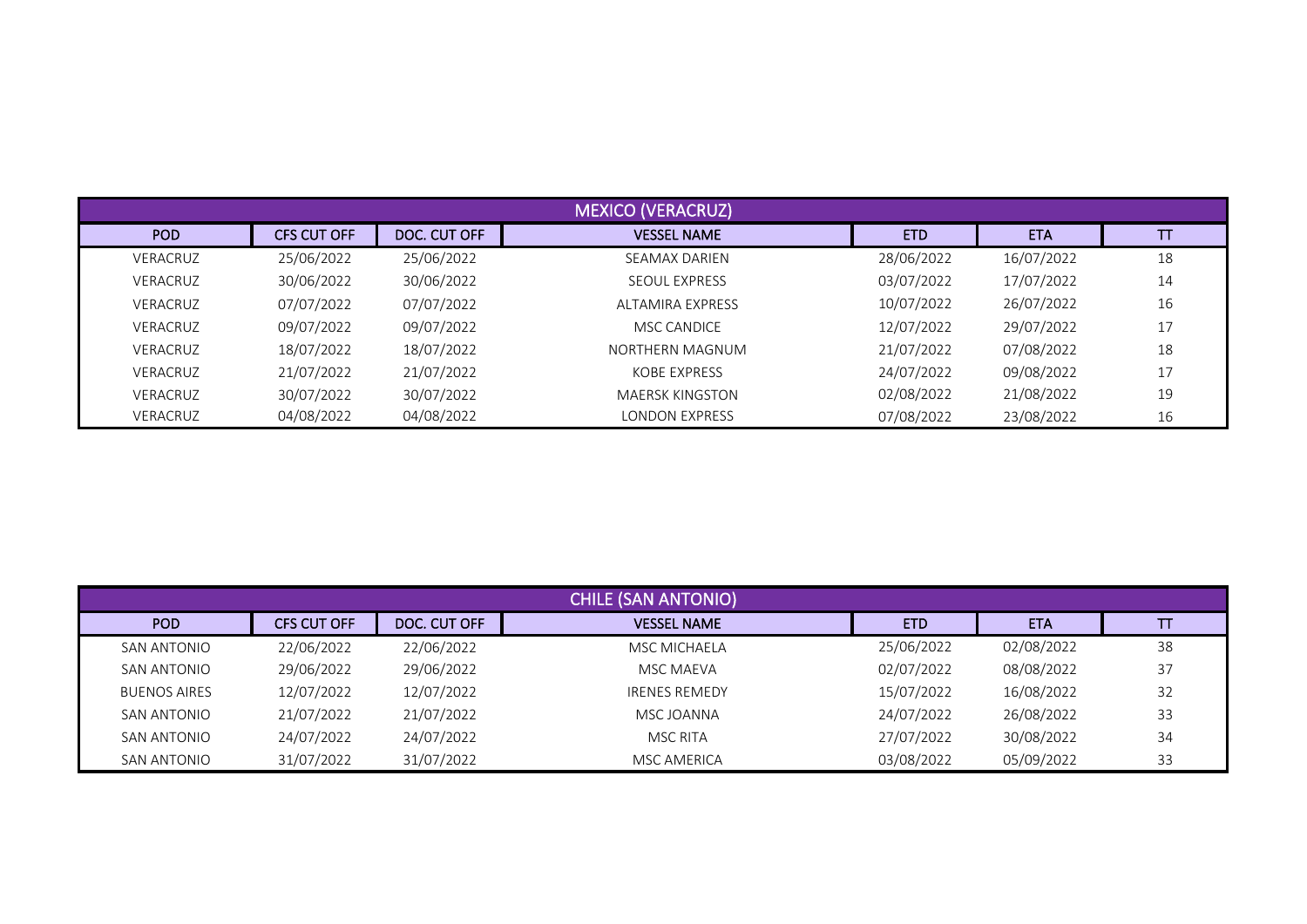|        |                    |              | <b>BRASIL (SANTOS)</b> |            |            |    |
|--------|--------------------|--------------|------------------------|------------|------------|----|
| POD    | <b>CFS CUT OFF</b> | DOC. CUT OFF | <b>VESSEL NAME</b>     | <b>ETD</b> | <b>ETA</b> | TΤ |
| SANTOS | 19/06/2022         | 21/06/2022   | <b>TENO</b>            | 24/06/2022 | 19/07/2022 | 26 |
| SANTOS | 26/06/2022         | 28/06/2022   | SEAMAX NEW HAVEN       | 01/07/2022 | 26/07/2022 | 26 |
| SANTOS | 28/06/2022         | 30/06/2022   | MSC BUSAN              | 03/07/2022 | 20/07/2022 | 25 |
| SANTOS | 11/07/2022         | 13/07/2022   | MSC SILVIA             | 16/07/2022 | 10/08/2022 | 25 |
| SANTOS | 21/07/2022         | 23/07/2022   | <b>MSC MELINE</b>      | 26/07/2022 | 17/08/2022 | 22 |
| SANTOS | 25/07/2022         | 27/07/2022   | <b>MSC GISELLE</b>     | 30/07/2022 | 24/08/2022 | 25 |
| SANTOS | 01/08/2022         | 03/08/2022   | MSC ALBANY             | 06/08/2022 | 31/08/2022 | 25 |

#### NORTH AMERICA - MAINLY PORTS